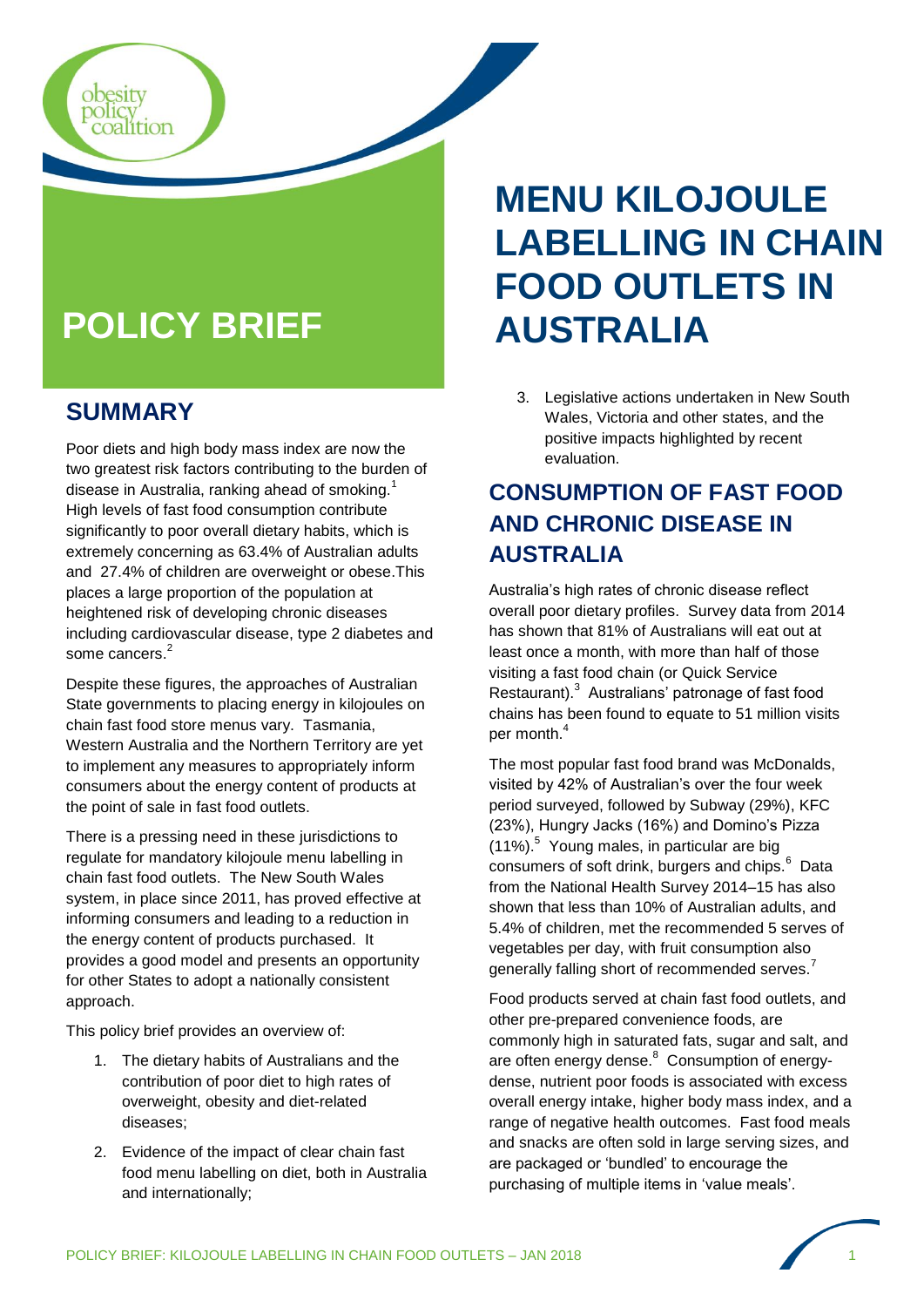

# **WHAT IMPACT DOES MENU LABELLING HAVE ON FOOD CHOICES?**

Research in Australia as well as internationally shows that people are likely to substantially underestimate the energy content of restaurant food,<sup>9</sup> and that many people do not have a good understanding of their daily energy requirements.<sup>10</sup> However, it is also now well established that appropriately-designed kilojoule labelling at the point of sale can effectively inform consumers about their energy requirements and the energy content of products, and can lead to a significant reduction in the energy content of meals purchased.

In 2010 the NSW Parliament passed legislation requiring energy in kilojoules to be listed on menus in certain chain fast food outlets. As well as providing clear information about the energy content of the products at the point of sale, the scheme also required the prominent display of information regarding average daily adult energy requirements (8,700 kilojoules). The NSW Government also developed its 8700 website $11$  to inform consumers about their daily kilojoule requirements, the kilojoule content of a range of foods (including fast food) and the new legislation. Evaluation of this initiative was completed in 2013 and showed that the display of information, together with supporting public education, resulted in a significant decrease of the median kilojoules purchased during the evaluation period, with an overall reduction of 519 kilojoules, equivalent to a 15% decrease.<sup>12</sup>

The findings of the New South Wales evaluation are consistent with research conducted in 2012 by the Cancer Council Victoria,<sup>13</sup> which examined the influence of different nutrition menu labeling models on fast food choices for an evening meal.

The study surveyed 1,294 adults and revealed that the provision of kilojoule information was an effective means of encouraging people to choose meals with lower mean kilojoule content. Respondents presented with no nutrition information purchased meals with the highest mean kilojoule content of all participants.<sup>14</sup>

There is also a strong body of international research supporting implementation of energy information as a

means of empowering consumers to make healthier choices. Survey evidence has shown that the provision of calorie information on fast food menus in New York City resulted in customers purchasing food with fewer calories.<sup>15</sup> The research compared behaviour before and after the introduction of calorie information on fast food menus and found that customers who reported using calorie information purchased around 430 fewer kilojoules than customers who did not see or use the calorie information.<sup>16</sup> Other US research has found that people given nutritional information in restaurants are 24–37% less likely to choose high-calorie dishes.<sup>17</sup>

### **LEGISLATIVE ACTION AND POSITIVE RESULTS SO FAR**

In January 2011, the National Review of Food Labelling Law and Policy recommended the introduction of national mandatory requirements for declaration of the kilojoule content of standard products on food chain menus and menu boards, and on vending machines.<sup>18</sup> The Review also recommended that food chains should be encouraged to display multiple traffic light labels on menus and menu boards for all standard products, and should be required to display traffic light labels for any food product that displays a health claim. The Food Regulation Standing Committee subsequently developed guidelines to assist jurisdictions to develop nationally consistent kilojoule labelling on menus.<sup>19</sup>

The New South Wales menu labelling scheme implemented through the *Food Amendment Act 2011*, was the first legislative scheme in Australia to require certain retail food outlets to display nutrition information on menus at point-of-sale, to assist consumers to make healthy choices.

The laws took effect in February 2011 and apply to all chain fast food outlets with more than 20 outlets operating in the state, or more than 50 nationally.

Since then, Victoria, Queensland, South Australia and the Australian Capital Territory have introduced mandatory kilojoule labelling schemes to inform consumers in certain chain food outlets. Though broadly similar, the Australian Capital Territory scheme applies to chain food outlets with more than 7 stores in the territory or 50 nationally.<sup>20</sup> This will ensure the scheme is consistently

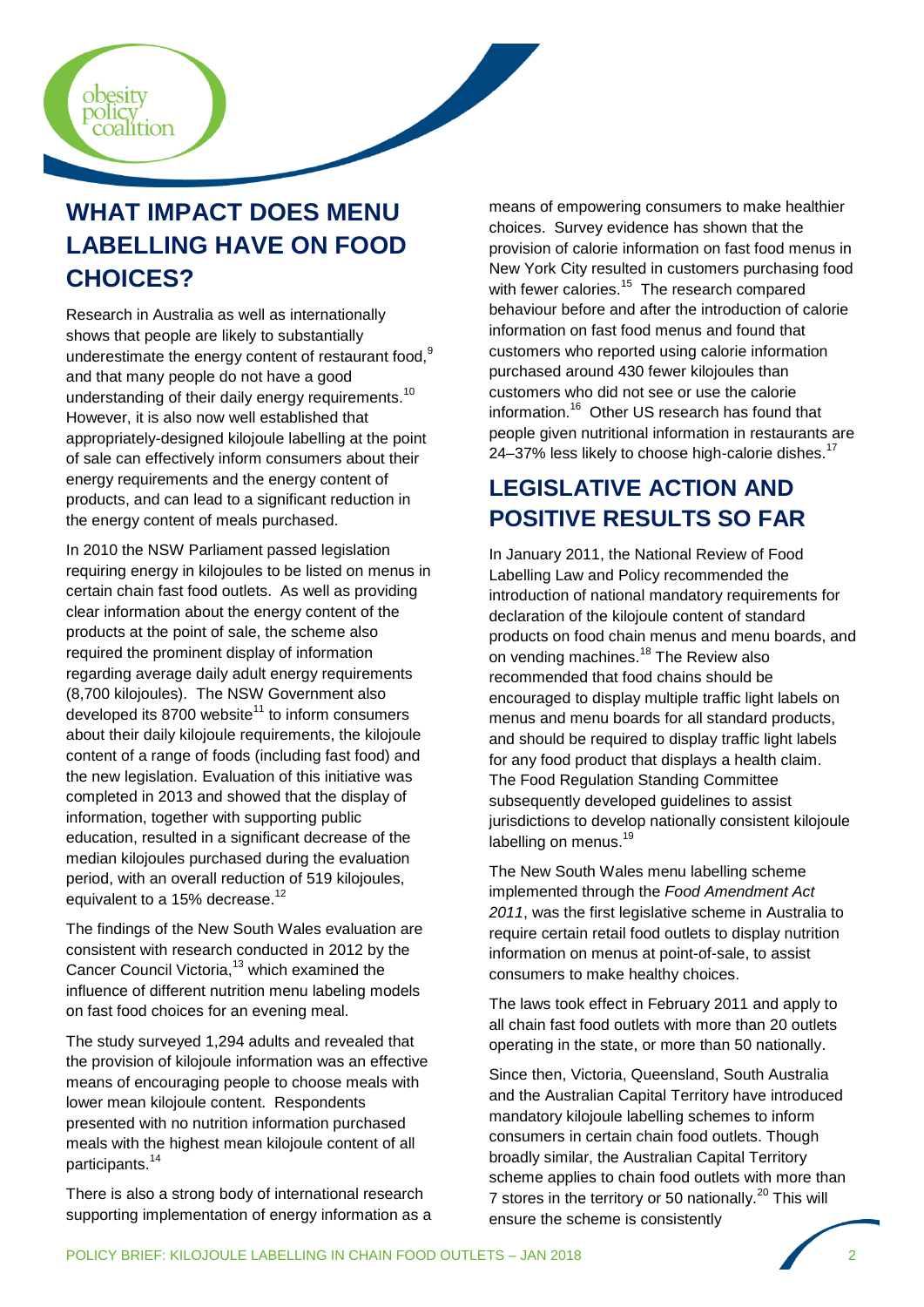

applied across large chain food outlets offering similar standardised food items.

The Victorian Government passed legislation $21$  in February 2017 which will come into operation in May 2018. In contrast to schemes in place in New South Wales and South Australia, the Victorian scheme will also apply to large chain food businesses that offer dine-in only. In addition, the Victorian scheme will not apply to small chain food businesses (those with less than 50 outlets nationally and less than 20 outlets in Victoria) that choose to voluntarily display kilojoule information on their menus, menu boards and food tags.

The legislative schemes all set out detailed requirements including that chain food outlets must display the kilojoule content of each standard menu item on all menus, drive through menu boards, and tags and labels, that display the name or price of menu items.<sup>22</sup> There are also elements to ensure the information is presented prominently, clearly and in a consistent style.

#### **PUBLIC OPINION**

There is strong public support for the display of nutrition information in fast food outlets. A recent Cancer Council and Heart Foundation survey found that more than eight in ten consumers surveyed want kilojoule information in fast food and snack chains.<sup>23</sup>

More than half (52%) of consumers surveyed $^{24}$  said they weren't sure how many kilojoules were in the foods and drinks they purchased from fast food and snack chains.

### **POLICY ACTION NEEDED**

- 1. Implementation of mandatory kilojoule labelling in chain food outlets in Western Australia, Tasmania and the Northern Territory to ensure that consumers are adequately informed about the nutritional content of chain fast food.
- 2. Supportive, targeted public education to raise community awareness about dietary energy requirements to ensure the provision of kilojoule information is understood throughout Australia.
- 3. Cooperation between State Governments to maximise consistency between state-based schemes.

#### **About the Obesity Policy Coalition**

The Obesity Policy Coalition (OPC) is a partnership between the Cancer Council of Victoria, Diabetes Victoria and the Global Obesity Centre at Deakin University, a World Health Organisation Collaborating Centre for Obesity, with support from VicHealth. The OPC advocates for evidence-based policy interventions and research to address the high rates of overweight and obesity in Australia, particularly in children.

#### **Contact us**

Obesity Policy Coalition 615 St Kilda Road Melbourne, Victoria, Australia 3004

Phone (03) 9514 6100 Fax (03) 9514 6800 Website: [www.opc.org.au](http://www.opc.org.au/) Email:opc@opc.org.au





facebook.com/ObesityPolicyCoalition